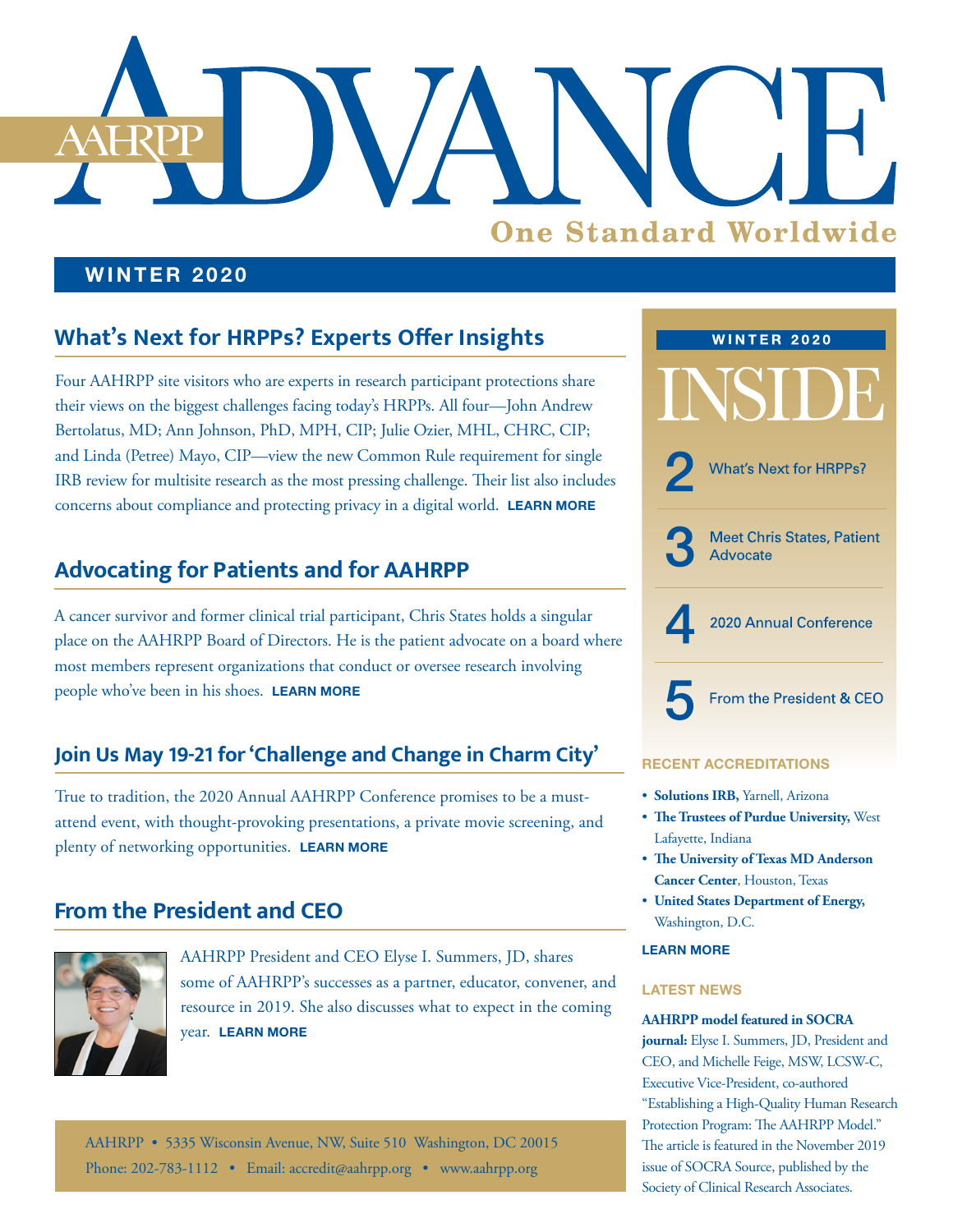# <span id="page-1-0"></span>**What's Next for HRPPs? Experts Offer Insights**

*AAHRPP recently reached out to four AAHRPP site visitors who are experts in research protections, seeking their input on the biggest challenges facing today's HRPPs. All four—John Andrew Bertolatus, MD; Ann Johnson, PhD, MPH, CIP; Julie Ozier, MHL, CHRC, CIP; and Linda (Petree) Mayo, CIP—view the new Common Rule requirement for single IRB review for multisite research as the most pressing challenge. Their list also includes concerns about compliance and protecting privacy in a digital world.*

### **The single IRB mandate**

The Common Rule requirement for single IRB review took effect January 20, two years after the change was announced. Organizations have used that time to prepare but remain concerned both about the impact on IRBs and the ripple effect throughout HRPPs.



are disrupted," says Ms. Ozier, HRPP Director for Vanderbilt University and Vanderbilt University Medical Center, and a member of the AAHRPP Council on Accreditation. "That has left many scrambling to figure out how to remain aware of the activities at their organization when an outside entity is conducting the in-depth protocol review. This will require some re-engineering of the workflow and processes each HRPP has in place."

"Once the IRB review piece is extracted from the HRPP, smooth operations

JULIE OZIER, MHL, CHRC, CIP

Dr. Johnson, Director of the Institutional Review Board at The University of Utah, also expects changes at the HRPP level. "HRPPs are having to clearly delineate the difference between the IRB role and the HRPP role," she says. In the past, "many institutions just lumped these together. But in order to streamline the process for using a single IRB, this refinement needs to happen."



ANN JOHNSON, PhD, MPH, CIP

Dr. Bertolatus, Associate Professor Emeritus of Internal Medicine and Primary IRB Chair for the biomedical IRB at The University of Iowa, anticipates oversight challenges for both the IRB of record and the organizations that cede responsibility for review.



JOHN ANDREW BERTOLATUS, MD

Partly because of these complications, some IRBs are deciding not to oversee multisite reviews. "We were told the change would save time, but instead IRBs of record are facing a real challenge in managing the administrative burden and ensuring compliance," says Ms. (Petree) Mayo, Director of the Office of the IRB for The University of New Mexico. "Some are deciding against serving in that role, increasing the burden on others."



"The new mandate fails to take into account the fact that IRB review of biomedical studies of greater than minimal risk usually involves ancillary committees—for pharmacy review, conflict of interest, radiation protection, and other potential areas of concern," says Dr. Bertolatus, who also serves on the AAHRPP Council on Accreditation. "It's easy to coordinate all these activities when your IRB is overseeing the process. Once that's done by a distant IRB, things become more complicated on

LINDA (PETREE) MAYO, CIP

### **Guidance, compliance, and other challenges**

The transition to the new rule has been complicated, in part, by the absence of federal guidance on changes to continuing review, exempt research, and other updated provisions. "Many HRPPs have had to develop their own guidance, and that's problematic," Ms. (Petree) Mayo says. "The longer the delay in federal guidance, the greater the chance for inconsistencies."

both ends."

To fill the gap, HRPPs have often turned to one another and to organizations such as AAHRPP and PRIM&R. AAHRPP and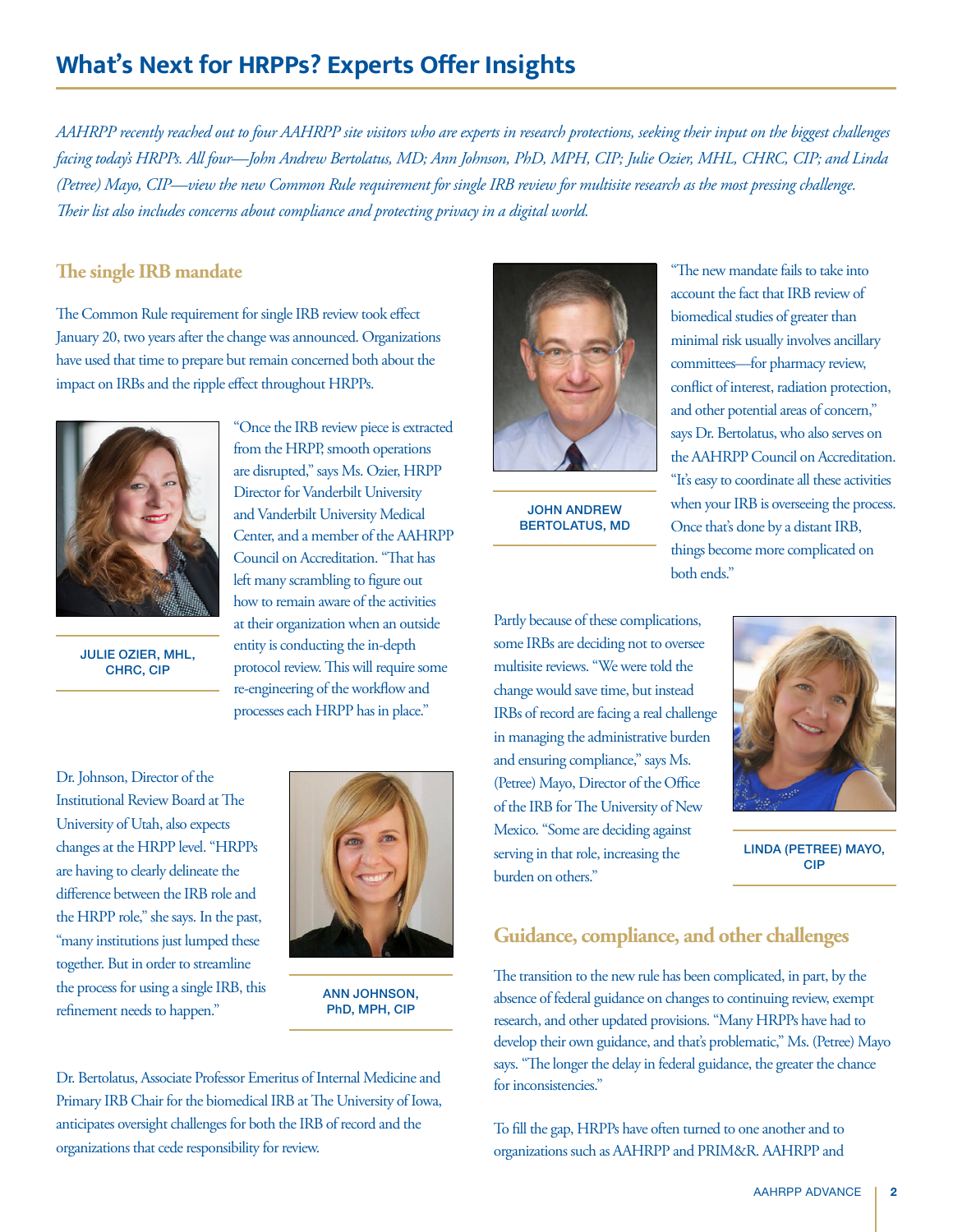# <span id="page-2-0"></span>**What's Next for HRPPs? Experts Offer Insights (cont.)**

PRIM&R have been addressing HRPPs' most frequent concerns via webinars and their respective annual **[conferences,](https://cvent.me/BXNYN)** and will continue to do so. The Collaborative AAHRPP Network (CAN), established last year, is another resource and source of support for accredited organizations. PRIM&R's Social Behavioral Education Research (SBER) Network serves in a similar role for those involved with SBER. Ms. (Petree) Mayo, a co-founder of the network, has seen an uptick in membership since the revised Common Rule was issued.

Looking beyond IRB review, our experts cite the challenges of emphasizing and ensuring adherence to the principles of responsible

# **Advocating for Patients and for AAHRPP**

A cancer survivor and former clinical trial participant, Chris States holds a singular place on the AAHRPP Board of Directors. Mr. States is the patient advocate on a board where most members represent organizations that conduct or oversee research involving people who've been in his shoes.

Despite their different backgrounds, Mr. States and his AAHRPP colleagues have a common commitment to research participants, highquality science, and ethical research. They also share a fundamental belief in the value of AAHRPP accreditation and a determination to continue to build on the organization's success.



### CHRIS STATES

"We have a diverse board whose skills have enabled AAHRPP to grow as we have," he says. "We all play a similar role and have the same responsibilities to AAHRPP, accredited organizations and, above all, to research participants. As a former patient, I just bring a different perspective."

As an example, Mr. States cites his experience with informed consent years ago, when he participated in

a clinical trial testing Marinol's effectiveness in treating chemotherapyinduced nausea and vomiting. The FDA has since approved the drug for that and other uses.

"When you're faced with a potentially terminal diagnosis, you're focused on the immediate issues of getting better and finding a cure," he says. "You have a tendency not to think of the long-term ramifications until later, and that affects your understanding during the informed consent process. You don't necessarily hear or comprehend all the information that's being presented."

research. Some HRPPs have stepped up monitoring efforts. Our experts anticipate that others will follow and will increase the focus on researcher education.

Ethical concerns—such as protecting privacy in the age of big data and social media, and anticipating issues related to genomic research—also are expected to claim HRPPs' attention. "The potential advantages are huge," Dr. Bertolatus says, "but we need to be prepared for the challenges that might result."

*Note: All these issues, and more, are on the agenda of the 2020 AAHRPP [Annual Conference](https://cvent.me/BXNYN), which will be held May 19-21 in Baltimore.*

### **The importance of high standards**

Mr. States' views are also shaped by his professional experience as a biologist and senior environmental planner for the California Department of Transportation, a position that has fostered his appreciation for the role that regulators can play in setting and enforcing high standards.

He and his team perform the endangered species analyses that are integral to the permitting process. "What I've found is that the regulatory agencies govern very strictly," Mr. States says. "We are subject to the highest levels of scrutiny, and that has made us better biologists and better stewards of the environment.

"As a result, we set the standard for transportation and environmental projects," he adds. "Until you're involved in this type of effort, you don't realize the impact that high standards can have."

Mr. States joined the AAHRPP board in 2014 and takes pride in the organization's progress in the years since. He gives credit for AAHRPP's continued growth to his board colleagues, the AAHRPP team, and the leadership of Elyse I. Summers, JD, who has been president and CEO since October 2013.

"Elyse has done an excellent job in taking AAHRPP to the next level and setting the gold standard for research protection programs around the world," Mr. States says. "We are playing an important role within and outside the U.S., making sure the focus remains on ensuring the quality of the science and on protecting participants.

"The two go hand in hand," he adds. "If you're engaging in good science and providing full disclosure, patients can determine whether the benefits outweigh the risks—and can have confidence in their ability to make informed decisions."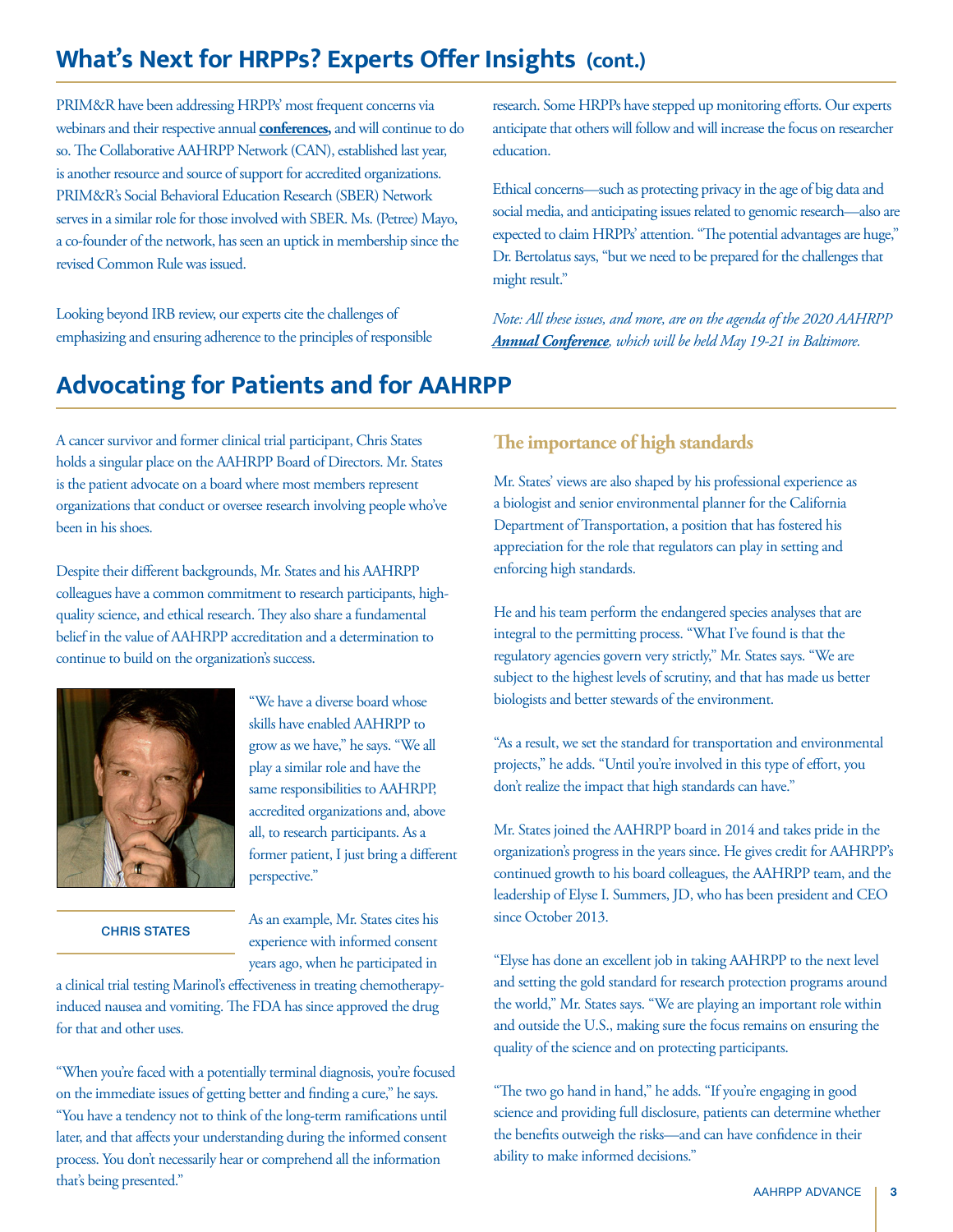### <span id="page-3-0"></span>*Annual Conference May 19-21 in Baltimore*

AAHRPP continues its tradition of using its Annual Conference to tackle some of the most pressing issues facing the research community. The 2020 event, "Challenge and Change in Charm City," will be held May 19-21 in Baltimore.

The Annual Conference has become a must-attend event for those involved in overseeing research, protecting research participants, and creating and sustaining high-quality HRPPs. The event features some of the most respected experts in the field.

This year's agenda includes:

- **Two pre-conference workshops**
	- Overview of AAHRPP for those who are new to accreditation or are preparing for reaccreditation.
	- Collaborative AAHRPP Network (CAN) forum for accredited organizations to network and discuss issues affecting research institutions.
- **Four thought-provoking plenary sessions**
	- Lessons Learned: Incorporating the Participant Perspective into Responsible Oversight and Use of Biospecimens.
	- Single IRB Check-In: Is It Working?
	- The Ethical, Regulatory, and Research Complexities of Human Gene Editing.
	- Data and Privacy in 2020.
- **Private screening of "Human Nature,"** an acclaimed documentary about CRISPR and the gene-editing tool's far-reaching complications.
- **30 breakout sessions**, covering topics including artificial intelligence, intercultural competence in transnational research, HRPPs and community health, vulnerable populations, and much more.
- **Poster presentations and networking opportunities.**

**[Registration](https://cvent.me/BXNYN)** is open.

# **Responding to Your Input on AAHRPP Reporting Requirements**

AAHRPP has convened a working group to review our reporting requirements with an eye toward making them clearer and more manageable for our accredited organizations.

Reporting requirements have been in place since AAHRPP issued its accreditation standards in 2002 and historically have been included in our **[Accreditation Procedures](https://admin.aahrpp.org/Website%20Documents/AAHRPP%20Accreditation%20Procedure%20(2019-07-09).pdf)**. Because many organizations have been unaware of these requirements, to increase their visibility, in July we incorporated them in the **[Evaluation](http://aahrpp.org/apply/web-document-library)  [Instrument](http://aahrpp.org/apply/web-document-library)**. We also added a requirement to inform AAHRPP about negative media reports.

Since then, we have received some questions. In keeping with our commitment to responsiveness, we created the working group and included representatives from a cross-section of the research

community. In addition, as a demonstration of good faith, we are adopting the following practices while the working group review is underway:

- Step 1 reviewers will be advised that, until further notice, an organization's policies and procedures need not include the new Evaluation Instrument language regarding reporting; and
- In site visit reports and "off cycle" organizational reporting, AAHRPP will use its reasonable discretion in evaluating an organization's efforts to continue to report to AAHRPP under the existing Accreditation Procedures, including the request within the Accreditation Procedures to seek AAHRPP's guidance in areas of doubt regarding reporting.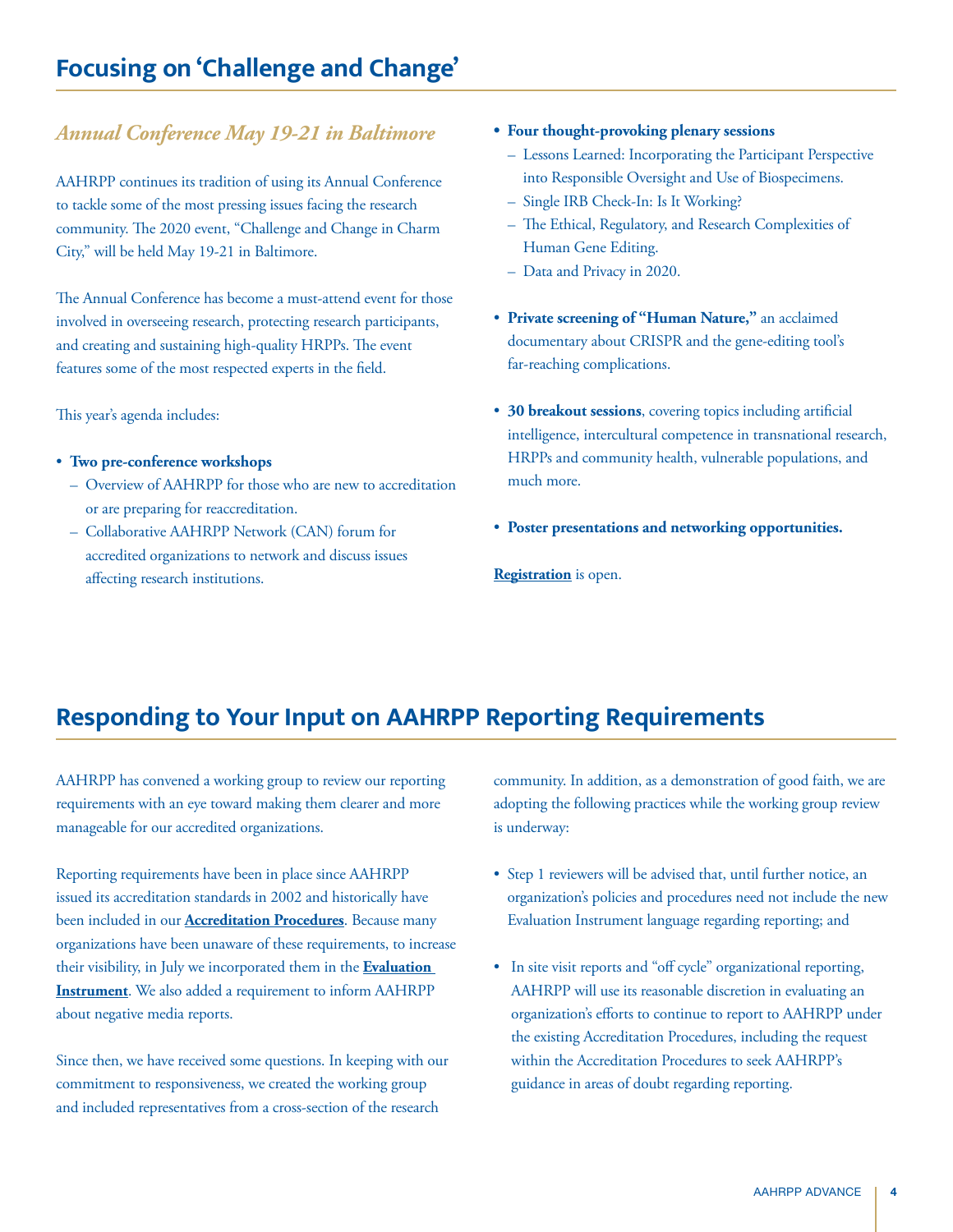# <span id="page-4-0"></span>**From the President and CEO**

# *2019: A Year of Accomplishments as Partner, Educator, Convener, and Resource*

By any measure, 2019 was a successful year for AAHRPP. We welcomed 10 more accredited organizations, including our first institution in Jordan, first entity affiliated with a major health insurer, and third U.S. federal department. Equally important, we continued to nurture relationships across the research enterprise in service of our long-term goal of protecting research participants by achieving one standard worldwide for high-quality ethical research.

With each year, we strengthen AAHRPP's reputation not only as an international accrediting body but also as a partner, educator, convener, and resource for those who share our commitment to safeguarding the participants who help make research possible.



ELYSE I. SUMMERS, JD

### Highlights from 2019 include:

- **Sharing our expertise:** Senior staff joined colleagues from across the research enterprise, presenting at conferences, serving on steering committees, participating in panel discussions and webinars, and taking advantage of other opportunities to shape key conversations about research protections. AAHRPP was well-represented at the PRIM&R 2019 Advancing Ethical Research Conference, Multi-Regional Clinical Trials (MRCT) Center 2019 Annual Meeting, Society of Clinical Research Associates (SOCRA) 2019 Annual Conference, and the Annual Virginia IRB Consortium Conference.
- **Educating and informing:** AAHRPP hosted "getting started" webinars for those interested in pursuing accreditation as well as educational webinars on hot topics facing HRPPs and research organizations. We also took our accreditation message to China and Korea and educated individuals around the world about the vital role of a robust HRPP in ensuring protections for research participants.
- **Showcasing "Big Ideas and Ethics in the Big Easy":** The 2019 AAHRPP Annual Conference drew nearly 500 attendees from nine countries to New Orleans to learn more about AAHRPP accreditation, get the latest information on the new Common Rule and other pressing issues, and network with colleagues from around the globe.
- **Fostering collaboration:** Our Annual Conference also provided the ideal venue to launch the Collaborative AAHRPP

Network (CAN), a forum where members of accredited organizations could discuss issues, brainstorm, and share insights. As we did last year, we will feature a full day of programming for CAN members at a special pre-conference workshop this May.

• **Increasing diversity:** We expanded our pool of site visitors, adding individuals whose backgrounds and geographic locations reflect our increasingly diverse accredited organizations and applicants.

### **Looking ahead**

AAHRPP expects 2020 to bring further progress in enhancing research protections and advancing new, innovative research. In keeping with our commitment to continuous improvement, we will seek additional ways to meet your needs and make the accreditation experience even better. We know, for example, that many of you would prefer an online submission and accreditation management system—and we look forward to getting your input on how to best meet your needs.

We have a fascinating **[conference](https://cvent.me/BXNYN)** planned for May 19-21 in Baltimore and, through our outreach and education efforts, we will remain a go-to resource on HRPP-related issues. We also will continue our steady march—across the research enterprise and around the globe—to strengthen research protections one accreditation at a time.